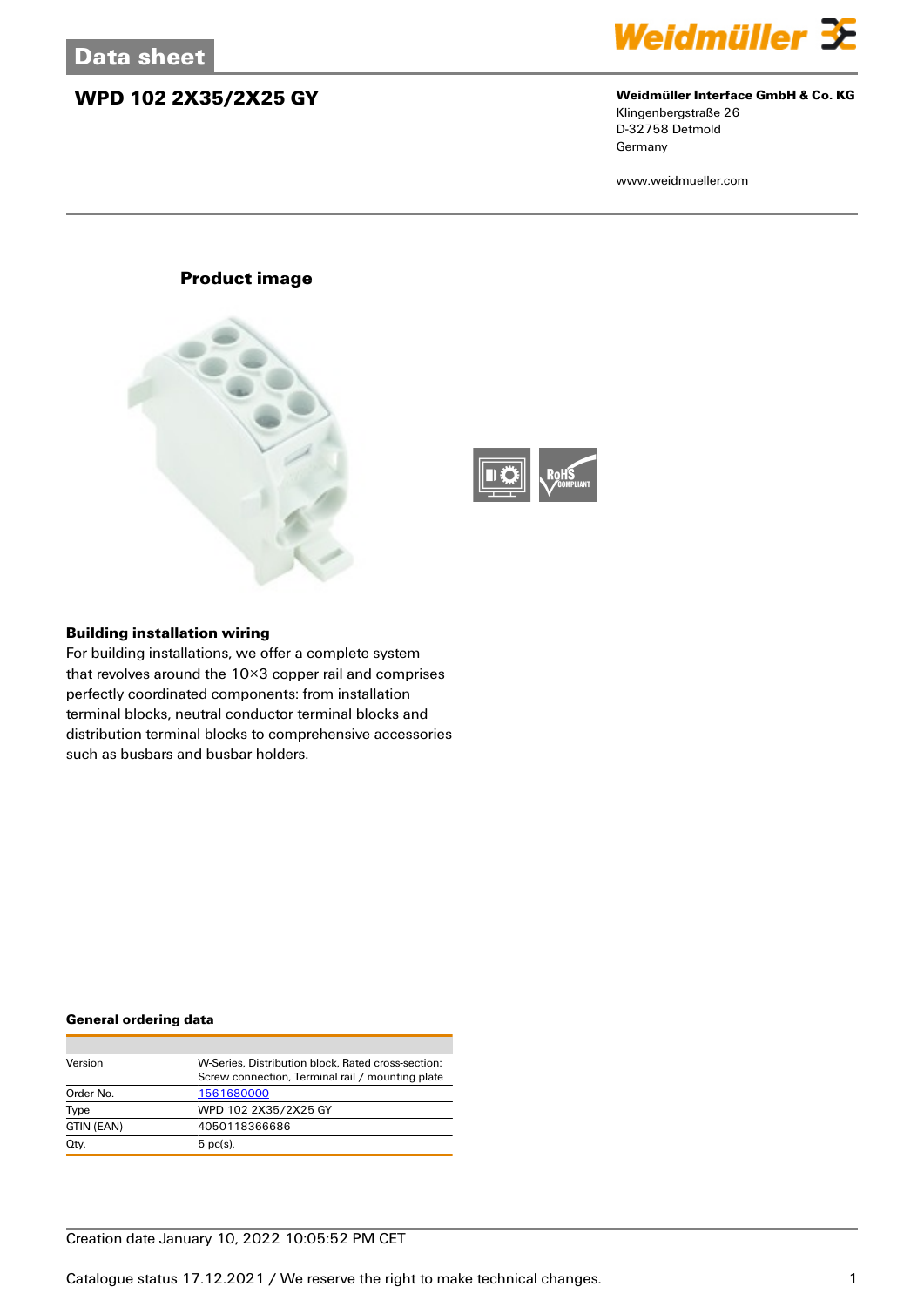**Technical data**

# **WPD 102 2X35/2X25 GY Weidmüller Interface GmbH & Co. KG**



Klingenbergstraße 26 D-32758 Detmold Germany

www.weidmueller.com

| <b>Dimensions and weights</b>                     |                                           |                                   |                     |
|---------------------------------------------------|-------------------------------------------|-----------------------------------|---------------------|
|                                                   |                                           |                                   |                     |
| Depth                                             | 49.3 mm                                   | Depth (inches)                    | 1.941 inch          |
| Height                                            | 55.4 mm                                   | Height (inches)                   | 2.181 inch          |
| Width                                             | 22.2 mm                                   | Width (inches)                    | 0.874 inch          |
| Net weight                                        | 91 g                                      |                                   |                     |
| <b>Temperatures</b>                               |                                           |                                   |                     |
| Storage temperature                               | $-25 °C55 °C$                             | Continuous operating temp., min.  | -50 $^{\circ}$ C    |
| Continuous operating temp., max.                  | 130                                       |                                   |                     |
| <b>Environmental Product Compliance</b>           |                                           |                                   |                     |
| <b>REACH SVHC</b>                                 | Lead 7439-92-1                            |                                   |                     |
| <b>Material data</b>                              |                                           |                                   |                     |
|                                                   |                                           |                                   |                     |
| Material                                          | Wemid                                     | Colour                            | Light Grey          |
| UL 94 flammability rating                         | $V-0$                                     |                                   |                     |
| <b>System specifications</b>                      |                                           |                                   |                     |
| Version                                           | Screw connection                          | End cover plate required          | No                  |
| Number of potentials                              | $\mathbf{1}$                              | Number of levels                  | 1                   |
| Number of clamping points per level               | 2                                         | Number of potentials per tier     | 1                   |
| Levels cross-connected internally                 | Yes                                       | PE connection                     | No                  |
| N-function                                        | No                                        | PE function                       | No                  |
| <b>PEN</b> function                               | No                                        |                                   |                     |
| <b>Additional technical data</b>                  |                                           |                                   |                     |
|                                                   |                                           |                                   |                     |
| Installation advice                               | Terminal rail / mounting<br>plate         | Open sides                        | closed              |
| Snap-on                                           | Yes                                       | Type of mounting                  | Snap-on             |
| With snap-in pegs                                 | Yes                                       |                                   |                     |
| <b>Conductors for clamping (rated connection)</b> |                                           |                                   |                     |
| <b>Connection direction</b>                       | on side                                   | Type of connection                | Screw connection    |
| General                                           |                                           |                                   |                     |
|                                                   |                                           |                                   |                     |
| Installation advice                               | Terminal rail / mounting<br>plate         | Number of poles                   | 1                   |
| <b>Standards</b>                                  | IEC 60947-7-1, IEC<br>61238-1, VDE 0603-2 |                                   |                     |
| <b>Rating data</b>                                |                                           |                                   |                     |
|                                                   |                                           |                                   |                     |
| Rated voltage<br>Rated DC voltage                 | 1,000<br>1,000 V DC                       | Rated AC voltage<br>Rated current | 1,000 V AC<br>202 A |
| <b>Standards</b>                                  | IEC 60947-7-1, IEC                        |                                   |                     |
|                                                   | 61238-1, VDE 0603-2                       |                                   |                     |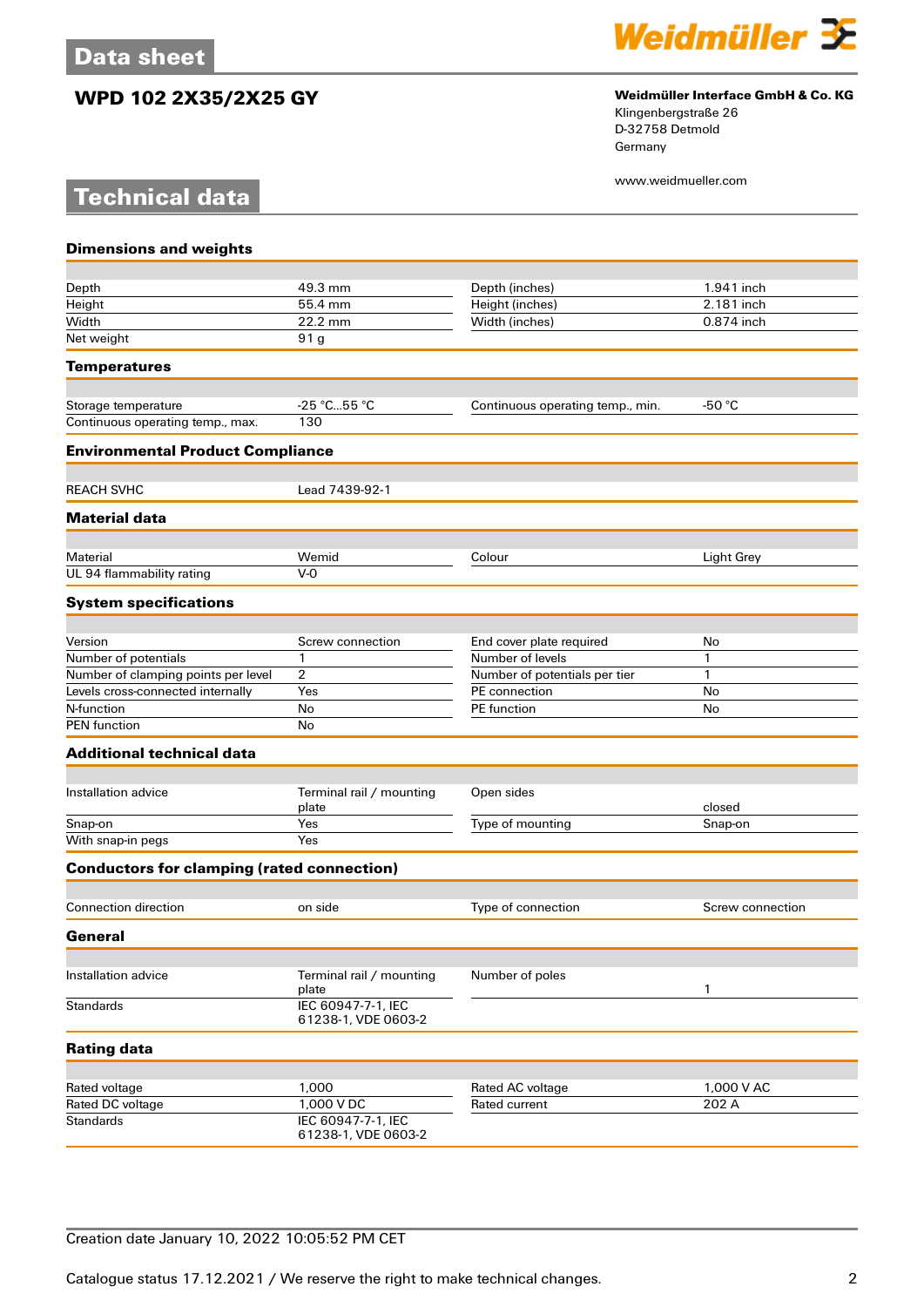# **WPD 102 2X35/2X25 GY Weidmüller Interface GmbH & Co. KG**

# **Technical data**



# Klingenbergstraße 26

D-32758 Detmold Germany

www.weidmueller.com

| <b>UL rating data</b>            |                                                   |                 |             |  |
|----------------------------------|---------------------------------------------------|-----------------|-------------|--|
|                                  |                                                   |                 |             |  |
| Certificate No. (cURus)          | E60693                                            |                 |             |  |
| <b>Classifications</b>           |                                                   |                 |             |  |
|                                  |                                                   |                 |             |  |
| <b>ETIM 6.0</b>                  | EC000897                                          | <b>ETIM 7.0</b> | EC000897    |  |
| <b>ETIM 8.0</b>                  | EC000897                                          | ECLASS 9.0      | 27-14-11-20 |  |
| ECLASS 9.1                       | 27-14-11-20                                       | ECLASS 10.0     | 27-14-11-20 |  |
| ECLASS 11.0                      | 27-14-11-20                                       |                 |             |  |
| <b>Approvals</b>                 |                                                   |                 |             |  |
|                                  |                                                   |                 |             |  |
| Approvals                        |                                                   |                 |             |  |
|                                  |                                                   | DNV             |             |  |
|                                  |                                                   |                 |             |  |
| <b>ROHS</b>                      | Conform                                           |                 |             |  |
| <b>UL File Number Search</b>     | E60693                                            |                 |             |  |
| <b>Downloads</b>                 |                                                   |                 |             |  |
|                                  |                                                   |                 |             |  |
| Approval/Certificate/Document of | <b>CB Certificate</b>                             |                 |             |  |
| Conformity                       | <b>EAC</b> certificate                            |                 |             |  |
|                                  | <b>VDE Certificate</b>                            |                 |             |  |
|                                  | <b>VDE Certificate</b><br><b>DNV Certificate</b>  |                 |             |  |
|                                  | <b>CE Declaration of Conformity</b>               |                 |             |  |
|                                  | <b>CE Declaration of Conformity all terminals</b> |                 |             |  |
| <b>Engineering Data</b>          | CAD data - STEP                                   |                 |             |  |
| <b>Engineering Data</b>          | <b>EPLAN, WSCAD</b>                               |                 |             |  |
| <b>User Documentation</b>        | <b>StorageConditionsTerminalBlocks</b>            |                 |             |  |
|                                  | <b>DATA SHEET WPD 102</b>                         |                 |             |  |

Catalogues Catalogues [Catalogues in PDF-format](http://catalog.weidmueller.com/assets/LINK/Catalog.html)

**Brochures**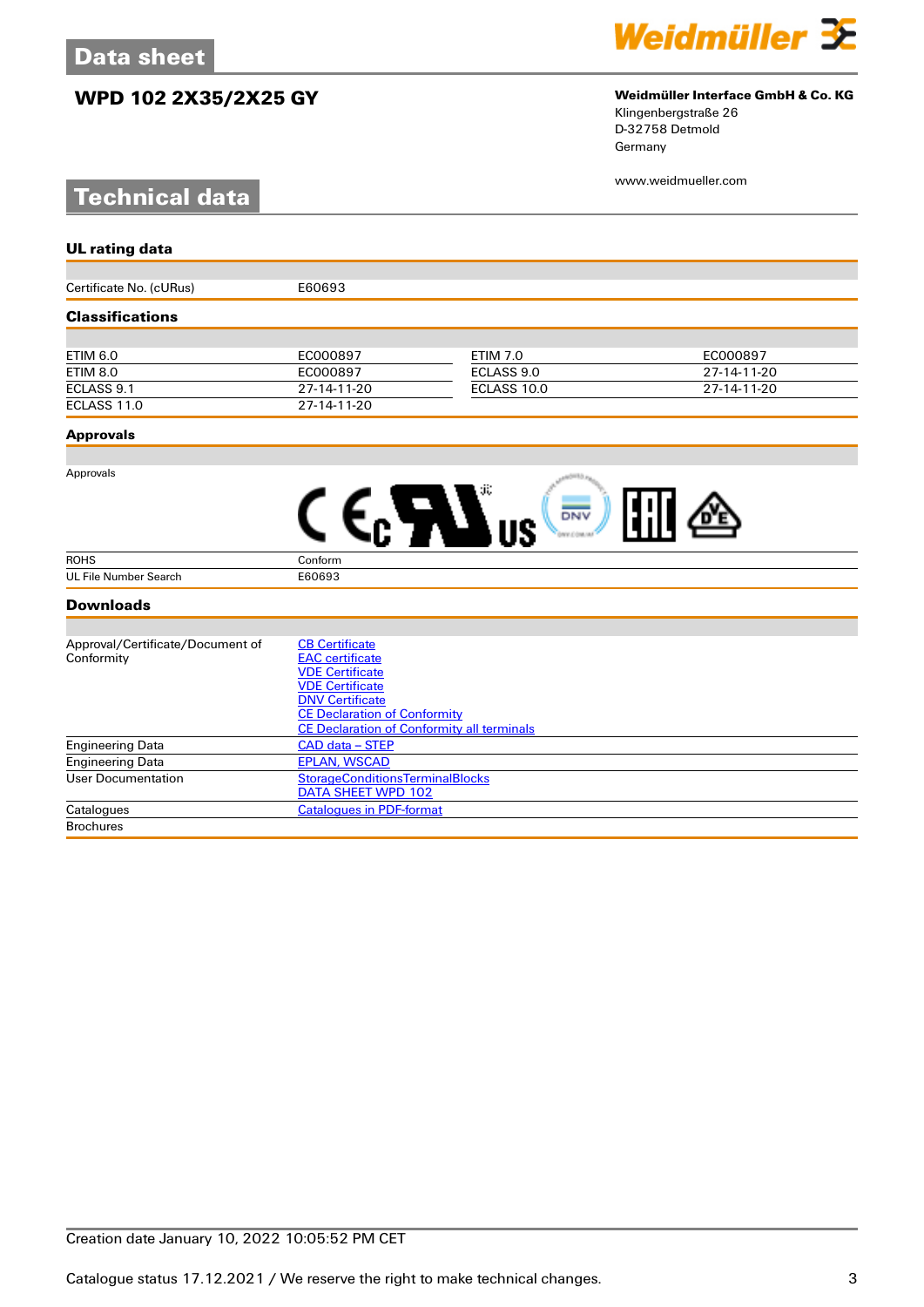# **WPD 102 2X35/2X25 GY Weidmüller Interface GmbH & Co. KG**

 $\bigodot \hspace{-0.5em}\begin{array}{c}\hspace{-0.5em}35 \hspace{-0.5em}\mod\hspace{-0.2em} 35 \hspace{-0.5em}\mod\hspace{-0.2em} 35\,mm^2\\ \hspace{-0.5em}\bigodot \hspace{-0.5em}\bigodot \hspace{-0.5em}\bigodot \hspace{-0.5em}\bigodot \hspace{-0.5em}\bigodot \hspace{-0.5em}\mod\hspace{-0.2em} 35 \hspace{-0.5em}\mod\hspace{-0.2em} 35\,mm^2\\ \hspace{-0.5em}\text{25 mm}^2 \hspace{-0.5em}\mod\hspace{-$ 

# **Drawings**



Klingenbergstraße 26 D-32758 Detmold Germany

www.weidmueller.com

Creation date January 10, 2022 10:05:52 PM CET

Catalogue status 17.12.2021 / We reserve the right to make technical changes. 4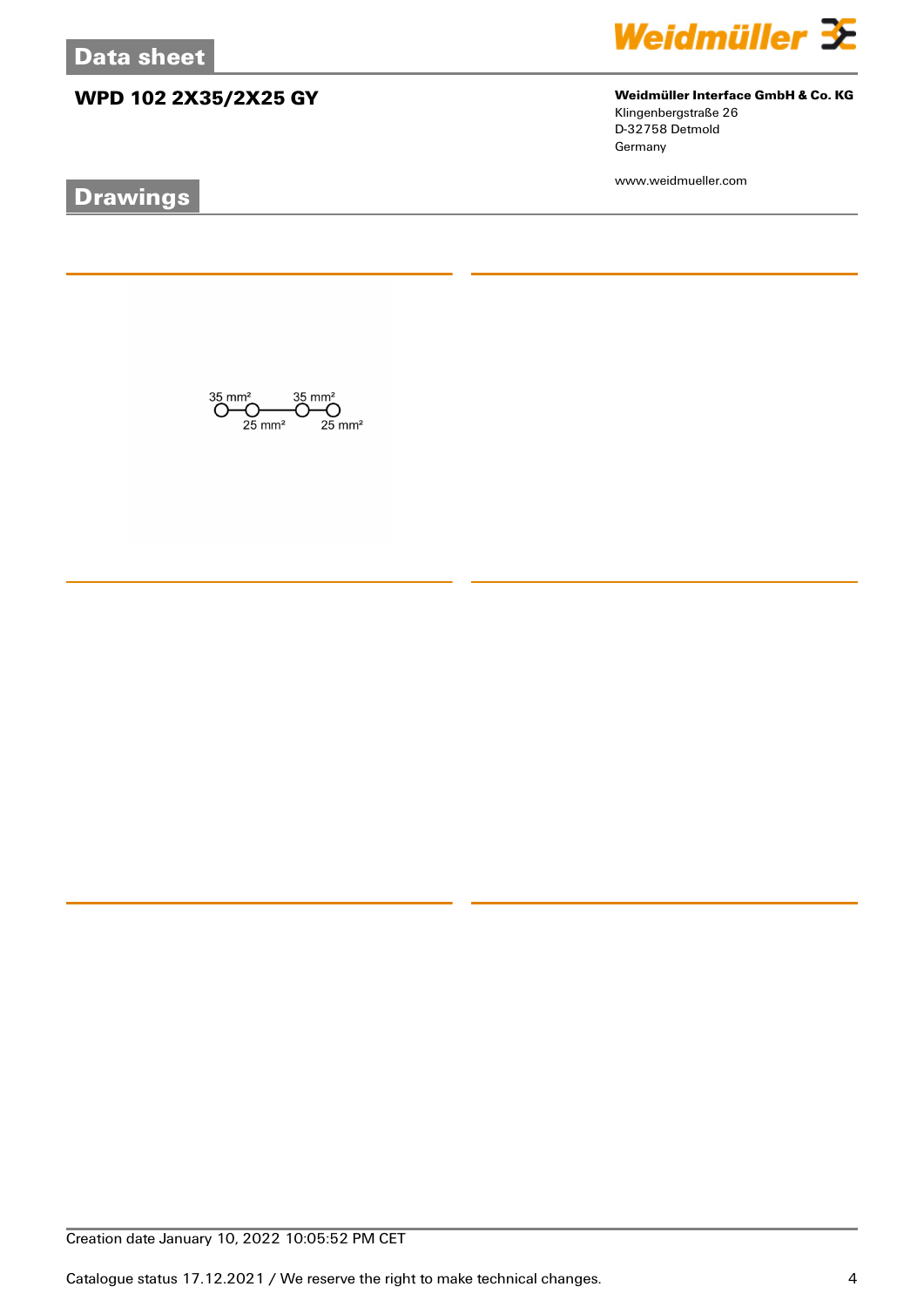Width / Height / Depth max. current / max. conductor

max. clamping range

**Technical data** 

for wire cross-section

Rated data Rated voltage

Rated current

Approvals

Solid / Stranded

Flexible with ferrule

**Tightening torque** 

**Note** 

Stripping length / Blade size

## **W-Series** WPD 401 2X25/2X16 4XGY



Rated impulse withstand voltage / Pollution severity Overvoltage category / UL 94 flammability rating

**Clamped conductors (H05V/H07V)** 



| 22.2 / 49.3 / 55.7 |                                                                   |
|--------------------|-------------------------------------------------------------------|
| 125/35             | $35$ mm <sup>2</sup><br>$25 \text{ mm}^2$<br>$25$ mm <sup>2</sup> |
| -- --              |                                                                   |

# IEC 60947-7-1, DIN EN 0603-3-1

 $A/mm<sup>2</sup>$ 

mm<sup>2</sup>

 $\overline{\mathsf{v}}$ 

 $\overline{A}$ 

 $mm<sup>2</sup>$ 

 $\rm mm^2$ 

 $\mathrm{mm}^2$ 

 $mm<sup>2</sup>$ 

 $mm<sup>2</sup>$ 

 $mm/-$ 

 $mm/-$ 

 $Nm$ 

 $35 \text{ mm}^2$ 

 $35\;\mathrm{mm}^2$ 

 $25\;\mathrm{mm}^2$ 

 $35\;\mathrm{mm}^2$ 

 $25 \text{ mm}^2$ 

 $35 \text{ mm}^2$ 

 $25 \text{ mm}^2$ 

| IEC      | UL      | CSA       | <b>EN 60079-7</b> |  |
|----------|---------|-----------|-------------------|--|
| 1000     | 600     | 600       |                   |  |
| 125      | 115     | 125       |                   |  |
| 35       | AWG 142 | AWG 142   |                   |  |
| 8 kV / 3 |         |           |                   |  |
|          |         | III / V-N |                   |  |

|         | <b>Rated connection</b>                |  |  |  |
|---------|----------------------------------------|--|--|--|
| 435/435 |                                        |  |  |  |
| 435/435 |                                        |  |  |  |
| 25 25   |                                        |  |  |  |
| 25 25   |                                        |  |  |  |
|         | 22 / M6 (+/- PZ2)                      |  |  |  |
|         | 18 / M6 (+/- PZ2)                      |  |  |  |
|         | see appendix at the end of the chapter |  |  |  |

 $35 \text{ mm}^2$ 

| 66.6 / 49.3 / 55.7 |                       |
|--------------------|-----------------------|
| 125/35             | <u>ۄٷ؎ٷۄٷ؎ۣٷۄٷ؎</u> ٷ |
| 25.35              |                       |

### IEC 60947-7-1, DIN EN 0603-3-1

| <b>IEC</b>  | UL      | CSA     | <b>EN 60079-7</b> |
|-------------|---------|---------|-------------------|
| 1000        | 600     | 600     |                   |
| 125         | 115     | 125     |                   |
| 35          | AWG 142 | AWG 142 |                   |
| 8 kV / 3    |         |         |                   |
| $III / V-0$ |         |         |                   |

## **Rated connection**

**WPD 302** 

| 4.35/4.35                              |  |
|----------------------------------------|--|
| 435/435                                |  |
| 2.5 25                                 |  |
| 25 25                                  |  |
| $22 / M6 (+/- PZ2)$                    |  |
| 18 / M6 (+/- PZ2)                      |  |
| see appendix at the end of the chapter |  |
|                                        |  |

# $\overline{\mathbf{B}}$

 $\begin{bmatrix} 7 \\ 4 \\ 1 \end{bmatrix}$ 

# **Ordering data**

| Version     |            |
|-------------|------------|
|             | light grey |
|             | blue       |
|             | green      |
|             | brown      |
|             | black      |
| <b>Note</b> |            |

### **Accessories**

| <b>End bracket</b> |            |
|--------------------|------------|
|                    | dark beige |
|                    | dark beige |
| <b>Screwdriver</b> |            |
|                    |            |

### Order No. **Type** Oty. WPD 102 2X35/2X25 GY 1561680000  $5<sup>7</sup>$ 1561640000 WPD 102 2X35/2X25 BL  $5$ WPD 102 2X35/2X25 GN  $5<sub>1</sub>$ 1561670000 WPD 102 2X35/2X25 BN  $5 - 1561650000$ WPD 102 2X35/2X25 BK  $5<sup>7</sup>$ 1561630000

| Type        | Oty. | Order No.  |
|-------------|------|------------|
| WEW 35/2    | 100  | 1061200000 |
| AEB 35 SC/1 | 50   | 1991920000 |
|             |      |            |
| SDK PZ2     |      | 9008540000 |

| <b>Type</b>            | Qty. | Order No.  |
|------------------------|------|------------|
| WPD 302 2X35/2X25 3XGY | 2    | 1561740000 |
|                        |      |            |
|                        |      |            |
|                        |      |            |
|                        |      |            |
|                        |      |            |
|                        |      |            |

| Type            | Qty. | Order No.  |
|-----------------|------|------------|
| <b>WEW 35/2</b> | 100  | 1061200000 |
| AFB 35 SC/1     | 50   | 1991920000 |
|                 |      |            |
| SDK P72         |      | 9008540000 |

**Application range**